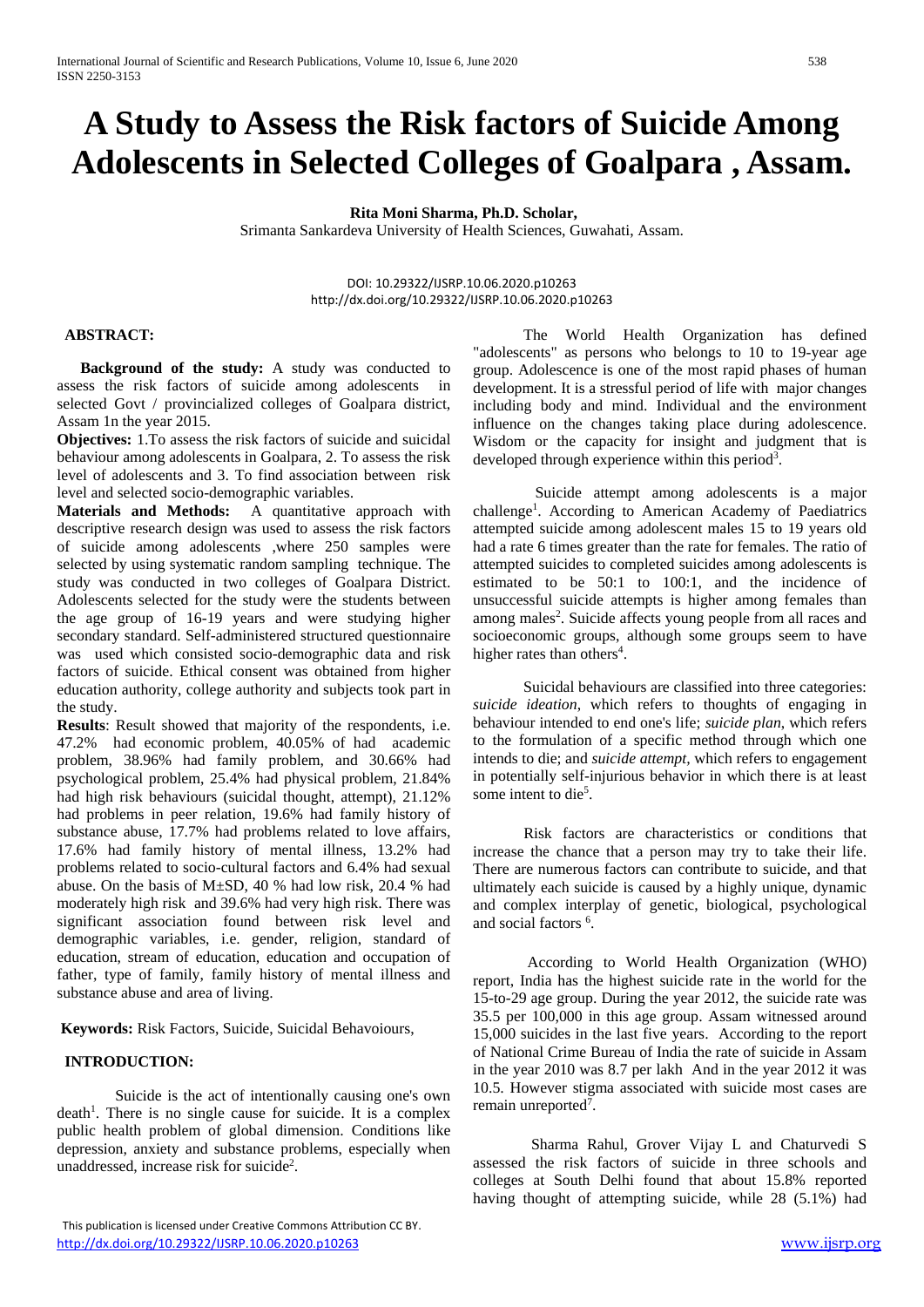actually attempted suicide, both being more in females than in males<sup>8</sup>.

 According to Lok Sabha reply by H G Ahir, Minister of State for Home Affairs, on January 2, 2019; 9,474 students committed suicide in 2016 – almost 26 every day. Student suicides in the country have increased 52 per cent from 17 every day (6,248) in 2007 to 26 every day in 2016, data show. Around 75,000 students committed suicides in India between 2007 and 2016<sup>9</sup>.

 Causes of suicidal distress include psychological, environmental and social factors. Mental illness is the leading risk factor for suicide. Suicide risk factors vary with age, gender, ethnic group. Suicide is a complex issue. Before prevention, risk factors of suicide should be identified. Suicide prevention efforts require coordination and collaboration among multiple sectors of society, including the health sector and other sectors such as education, justice, law, defence, politics, and the media. These efforts must be comprehensive and integrated as no single approach alone can make an impact on an issue as complex as suicide. Raising community awareness and breaking down the taboo is important for countries to make progress in preventing suicide $10$ .

## **MATERIAL AND MATHODS**

 It was a quantitative approach with descriptive research design. Systematic random sampling technique was used to select the sample. The study was conducted in two colleges with 250 adolescents between the age group of 16-19 years and were studying higher secondary standard. Self administered structured questionnaire was used which consist of two part related to socio-demographic data and risk factors of suicide. Second part of the questionnaire consisted 42 numbers of questions related to 12 aspect of risk factors included psychological problems such as anxiety, depression, feeling hopelessness etc., family problems included communication gap among the family members, lack of support, disturbed family environment, excessive authority etc., academic problems like academic failure, unable to fulfil the expectations, economic problem, high risk behaviours included suicidal thought, suicidal plan and suicidal attempt etc. Maximum possible scores were 65. Ethical consent was obtained from ethical committee, Guwahati Medical College, higher education authority and college authority. Informed consent was taken before participation. Validity and reliability of the tools were established prior to their use. Descriptive and inferential statistics were used to accomplish the study objectives.

## **RESULT:**

|             | Table 1: Socio-demographic distribution of |  | the |
|-------------|--------------------------------------------|--|-----|
| respondents |                                            |  |     |

| $(n=250)$ |
|-----------|
|           |

| S1.<br>No. | Personal Variables | No. | $\frac{0}{0}$ |
|------------|--------------------|-----|---------------|
|            | Age in yr.-        |     |               |
|            | $16-17$            | 93  | 37.2          |
|            | 18-19              | 157 | 62 8          |

 This publication is licensed under Creative Commons Attribution CC BY. <http://dx.doi.org/10.29322/IJSRP.10.06.2020.p10263> [www.ijsrp.org](http://ijsrp.org/)

| 2.  | Gender-                      |               |      |
|-----|------------------------------|---------------|------|
|     | Male                         | 131           | 52.4 |
|     | Female                       | 119           | 47.6 |
| 3.  | Religion-                    |               |      |
|     | Hinduism                     | 109           | 43.4 |
|     | Islamism                     | 121           | 48.6 |
|     | Christianism                 | 20            | 8.0  |
| 4.  | <b>Educational Standard-</b> |               |      |
|     | HS 1st yr.                   | 124           | 49.4 |
|     | $HS$ $2nd$ yr.               | 126           | 50.6 |
|     |                              |               |      |
| 5.  | Stream of education-         |               |      |
|     | Arts                         | 189           | 75.6 |
|     | Science                      | 55            | 22   |
|     | Commerce                     | 6             | 2.4  |
| 6.  | <b>Education of mother</b>   |               |      |
|     | Illiterate                   | 21            | 8.4  |
|     | Primary education            | 88            | 35.2 |
|     | Middle school                | 58            | 23.2 |
|     | Matriculate                  | 38            | 15.2 |
|     | HS pass                      | 33            | 13.2 |
|     | Graduate                     | 5             | 2.0  |
|     | Post Graduate                |               | 0.8  |
|     | Other                        | $\frac{2}{5}$ | 2.0  |
|     |                              |               |      |
| 7.  | Education of father          |               |      |
|     | Illiterate                   | 11            | 4.4  |
|     | Primary education            | 88            | 35.2 |
|     | Middle school                | 64            | 25.6 |
|     | Matriculate                  | 33            | 13.2 |
|     | HS pass                      | 31            | 12.4 |
|     | Graduate                     | 13            | 5.2  |
|     | Post Graduate                | 5             | 2.0  |
|     | Other                        | 5             | 2.0  |
| 8.  | Occupation of father         |               |      |
|     | Agriculture                  | 115           | 46.0 |
|     | <b>Business</b>              | 81            | 32.4 |
|     | Private service              | 20            | 8.0  |
|     | Govt. service                | 29            | 11.6 |
|     | Unemployed                   | 5             | 2.0  |
| 9.  | Occupation of mother         |               |      |
|     | Agriculture                  | 37            | 14.8 |
|     | <b>Business</b>              | 11            | 4.4  |
|     | Private service              | 12            | 4.8  |
|     | Govt. service                | 15            | 6.0  |
|     | House wife                   | 175           | 70.0 |
| 10. | Monthly income               |               |      |
|     | Below Rs.5000                | 147           | 58.8 |
|     | Rs. 5001-10000               | 54            | 21.6 |
|     | Rs. 10001-15000              | 14            | 5.6  |
|     | Rs. 15001 and above          | 35            | 14.0 |
|     |                              |               |      |
| 11. | Type of family               |               |      |
|     | Nuclear                      | 115           | 46.0 |
|     | Joint                        | 100           | 40.0 |
|     | Extended                     | 2             | 0.8  |
|     | Single parent                | 33            | 13.2 |
| 12. | Family history of mental     |               |      |
|     | illness                      |               |      |
|     | Depression                   | 29            | 11.6 |
|     | Schizophrenia                | 6             | 2.4  |
|     | Mania                        | 8             | 3.2  |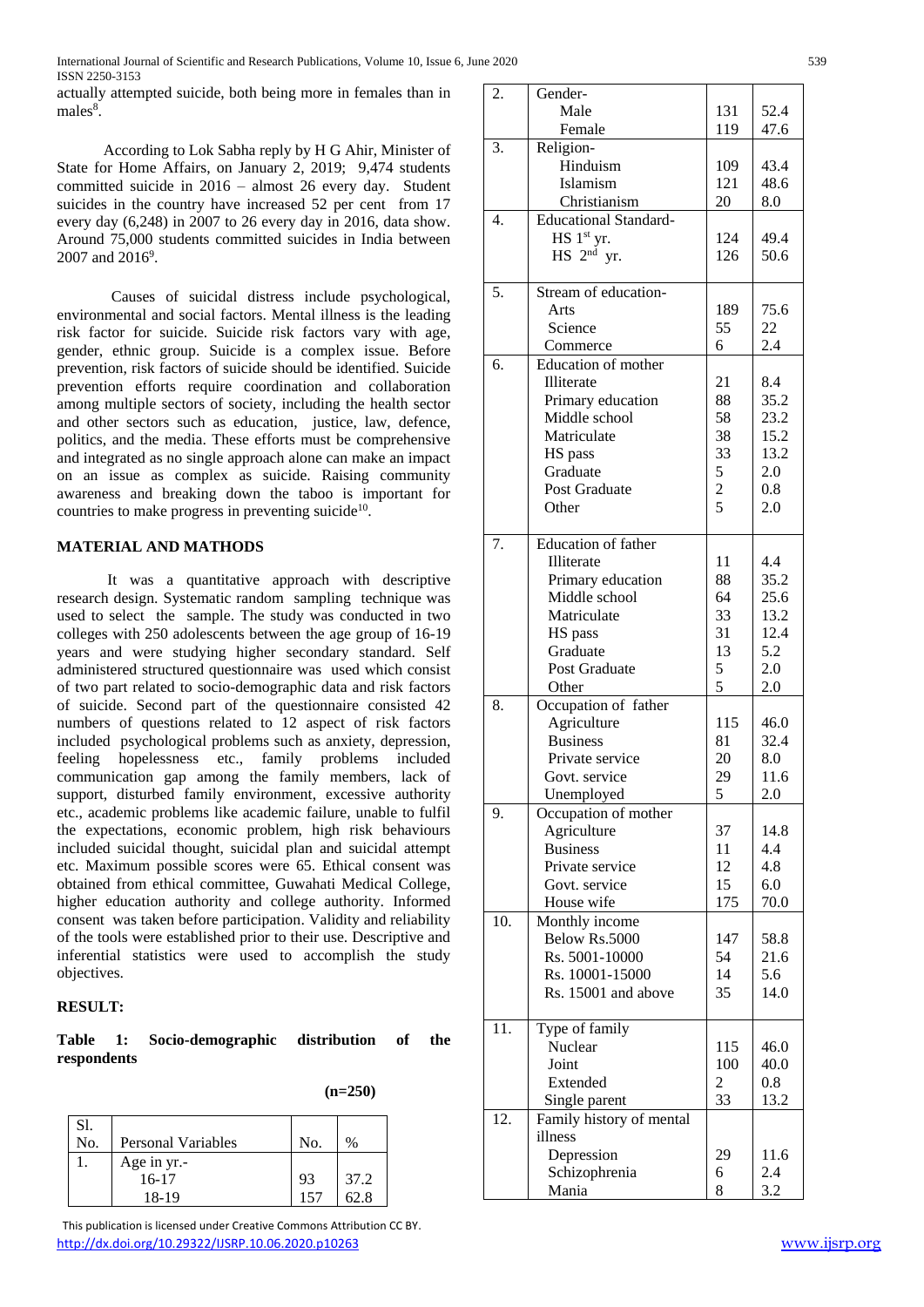|     | Any other          | 17  | 6.8  |
|-----|--------------------|-----|------|
|     | None of above      | 190 | 76.0 |
| 13. | Family history of  |     |      |
|     | substance abuse    |     |      |
|     | Drug abuse         | 6   | 2.4  |
|     | Smoking            | 42  | 16.8 |
|     | Alcohol dependence | 23  | 9.2  |
|     | Any other          | 4   | 1.6  |
|     | None of above      | 175 | 70   |
|     |                    |     |      |
| 14. | Area of living     |     |      |
|     | Urban              | 45  | 18.0 |
|     | Rural              | 105 | 82.0 |

Socio-demographic details of the respondents: With regards to the socio-demographic variables of the adolescents, 157 (68.2%) of them belonged to 18-19 years of age, 131 (52.4%) of them were male, 121 (48.6 %) were Islamism, 126 (50.6%) were from HS 2nd year, 189 (75.6%) were from arts stream, 88 (35.2%) of the adolescent's fathers and mothers have primary education, 115 (46%) of the adolescent's fathers were working in agriculture field, 175 (70%) of the adolescent's mothers were house wife, 147 (58.8%) of them had family income of below Rs. 5000, 115 (46%) of them were living in nuclear family, 190 (76%) of the adolescents did not have family history of mental illness, 175 (70%) of them did not have family history of substance abuse and 105 (82%) were from rural area.

**Table 2**: **Aspect wise Mean, Mean percentage and standard Deviation of Risk factors scores of respondents n=250**

| Sl.            | Problem                                        | Mean | Mean% | <b>SD</b> |
|----------------|------------------------------------------------|------|-------|-----------|
| No.            | aspects                                        |      |       |           |
| 1              | Psychological<br>Problem                       | 6.13 | 30.66 | 0.18      |
| $\overline{2}$ | Family<br>Problem                              | 4.68 | 38.96 | 0.22      |
| 3              | Physical<br>Problem                            | 1.02 | 25.40 | 0.053     |
| $\overline{4}$ | Academic<br>Problem                            | 3.20 | 40.05 | 0.10      |
| $\overline{5}$ | <b>Negative Peer</b><br>Relation               | 1.06 | 21.12 | 0.07      |
| 6              | Economic<br>Aspect                             | 0.94 | 47.20 | 0.04      |
| $\overline{7}$ | sexual Abuse                                   | 0.06 | 6.40  | 0.02      |
| 8              | Problem<br>related to Love<br><b>Affairs</b>   | 0.71 | 17.70 | 0.06      |
| 9              | <b>Family History</b><br>of substance<br>Abuse | 0.20 | 19.60 | 0.03      |
| 10             | Family History<br>of Mental<br><b>Illness</b>  | 0.18 | 17.60 | 0.02      |
| 11             | Socio-cultural<br>Factors                      | 0.40 | 13.20 | 0.04      |
| 12             | <b>High Risk</b><br><b>Behaviours</b>          | 1.10 | 21.84 | .88       |

 This publication is licensed under Creative Commons Attribution CC BY. <http://dx.doi.org/10.29322/IJSRP.10.06.2020.p10263> [www.ijsrp.org](http://ijsrp.org/)

| $\cdot$<br>nmhined |
|--------------------|
|--------------------|

The findings of the table 2 shows the aspect wise mean, mean percentage and SD of risk factors of the respondents. Out of 250 subjects, in the aspect of economic problem shows the highest mean percentage, i.e. 47.2% (SD=0.04) followed by academic problem, where mean percentage 40.05% (SD=0.09), family problem, where mean percentage 38.96% (SD=0.22), psychological problem, where mean percentage 30.66% (SD=0.18), physical problem, where mean percentage 25.4% (SD=0.05), high risk behaviours, where mean percentage 21.84% (SD=0.88), negative peer relation, where mean percentage 21.12% (SD=0.07), family history of substance abuse, where mean percentage 19.6% (SD=0.03), problems related to love affairs, where mean percentage 17.70% (SD=0.06), family history of mental illness, where mean percentage 17.6% (SD=0.02), socio-cultural factors, where mean percentage 13.2% (SD=0.04), and sexual abuse shows lowest mean percentage 6.4% (SD=0.02). The combined mean percentage of risk factor was 56.55%  $(SD=30.45)$ .

On the basis of  $M\pm SD$ , risk level of the subjects are classified in to low risk ,moderately high and very high risk group.





Figure 1 illustrates that 40% of respondents shows low risk, 20.4% shows moderately high risk (suicidal thought) and 39.6% have very high risk (suicidal attempt).

| Table 3: Association between risk level of respondents and |  |  |  |
|------------------------------------------------------------|--|--|--|
| selected demographic variables                             |  |  |  |

| $N = 250$ |
|-----------|
|           |

| Sl.            | Demographi   | df             | $\chi^2$ value | P        |
|----------------|--------------|----------------|----------------|----------|
| No.            | c variables  |                |                | value    |
| 1              | Age in years | 2              | 3.808          | 0.149    |
| $\overline{2}$ | Gender       | $\overline{2}$ | 8.665          | $0.013*$ |
| 3              | Religion     | 4              | 20.752         | $0.000*$ |
| 4              | Education    | $\mathfrak{D}$ | 32.804         | $0.000*$ |
|                | standard     |                |                |          |
| 5              | Stream of    | 4              | 57.362         | $0.000*$ |
|                | education    |                |                |          |
| 6              | Education of | 14             | 11.513         | 0.645    |
|                | mother       |                |                |          |
|                | Education of | 14             | 23.913         | $0.047*$ |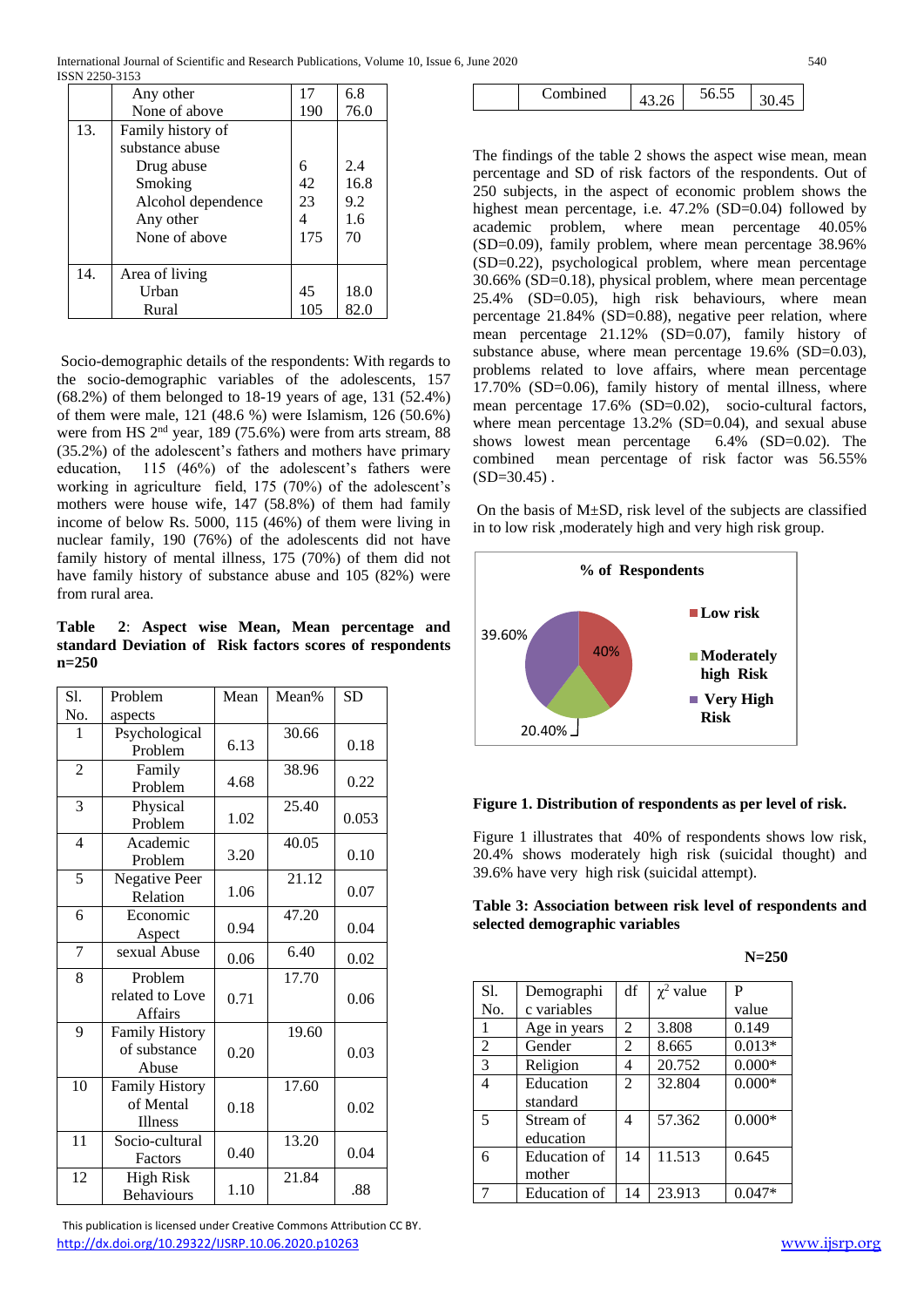|    | father            |                |        |          |
|----|-------------------|----------------|--------|----------|
| 8  | Occupation        | 8              | 14.549 | 0.069    |
|    | of mother         |                |        |          |
| 9  | Occupation        | 8              | 19.803 | $0.011*$ |
|    | of father         |                |        |          |
| 10 | Monthly           | 6              | 7.251  | 0.298    |
|    | income of         |                |        |          |
|    | the family        |                |        |          |
| 11 | Type of           | 6              | 19.095 | $0.004*$ |
|    | family            |                |        |          |
| 12 | Family            | 8              | 17.462 | $0.026*$ |
|    | history of        |                |        |          |
|    | mental            |                |        |          |
|    | illness           |                |        |          |
| 13 | Family            | 8              | 28.606 | $0.000*$ |
|    | history of        |                |        |          |
|    | substance         |                |        |          |
|    | abuse             |                |        |          |
| 14 | Area of           | $\overline{2}$ | 10.254 | $0.006*$ |
|    | living            |                |        |          |
|    | $* =$ Significant |                |        |          |

There was significant association found between risk level of the adolescents and selected demographic variables. There is significant relation of risk level with gender, religion, educational standard, stream of education, education of father, occupation of father, type of family, family history of mental illness, family history of substance abuse and area of living for adolescents.

# **DISCUSSION**

In the present study majority of the respondents, i.e. 47.2% have economic problem, followed by 40.05% have academic problem, 38.96% have family problem, 30.66% have psychological problem, 25.4% have physical problem, 21.84% high risk behaviours (suicidal thoughts and suicidal attempt), 21.12% negative peer relation, 19.6% have family history of substance abuse, 17.70% have problems related to love affairs, 17.6% have family history of mental illness, 13.2% have problems related to socio-cultural factors and 6.4% have sexual abuse, shows lowest mean percentage. The study was supported by the study conducted by Kwaku Oppong Asante *et.al*. among the senior school students where family problems i.e. lack of support, loneliness, economic problems, psychological problems such as anxiety, uncontrolled emotion, physical abuse, negative peer relations etc. are responsible for suicidal behaviours<sup>11</sup>. According to National Crime Record Bureau ( NCRB) of India (2013), causes of suicide in the year 2013 were family problems 24.0% , Illness 19.6% ,Drug abuse 3.4%, love affairs 3.3% change in economic status 2.0%, academic problems 1.8%, poverty 1.4%, physical and sexual abuse 0.2%, other causes 29.0% and causes not known 15.6%.<sup>12</sup>

In the present study 40% of respondents shows low risk, 20.4% shows moderately high risk (suicidal thought) and 39.6% have very high risk (suicidal attempt).

There was significant association found between risk level of the adolescents and selected demographic variables. There is significant relation of risk level with gender, religion, educational standard, stream of education, education of father,

 This publication is licensed under Creative Commons Attribution CC BY. <http://dx.doi.org/10.29322/IJSRP.10.06.2020.p10263> [www.ijsrp.org](http://ijsrp.org/)

occupation of father, type of family, family history of mental illness, family history of substance abuse and area of living for adolescents. Similar study was conducted by Carolin Donath, Elmar Graessel, Dirk Baier, Stefan Bleich and Thomas Hillemacher  $(2014)^{13}$  found association of high risk behaviours (suicidal attempts) with family factors like parental warmth, parental control, authoritative parenting and rejecting or neglecting parenting. Further variables, gender, substance abuse (smoking, drinking) migration and parental separation showed statistically significant. An another study conducted by Radhakrishnan R and Cittaranjan A (2012) found that suicidal behaviour was associated with female gender, physical abuse, sexual abuse and psychological distress.<sup>14</sup>

# **CONCLUSION:**

 The present study helps to identify the risk factors of suicide and suicidal behaviour among the adolescents and the socio demographic variables associated with risk which will to take preventive measures to decrease the rate of suicide at Goalpara, Assam.

# **ACKNOWLEDGEMENT:**

I express my deep sense of gratitude to my guide and supervisor Professor **(Dr.) Tarulata Kakati Majhi**, Principal, Dispur Nursing Institute, Guwahati, Assam, for her expert guidance, valuable inspiring suggestions, constant encouragement and timely support until the completion of the research study.

# **REFERENCES:**

[1]. Dr.K Lalitha . Mental Health And Psychiatric Nursing An Indian Perspective. Bangaluru: V.M.G. book house; 2008; p.576.

[2] Risk factor and warning signs. American Foundation for Suicid Prevention.[internet] http//www.afsp.org> About Suicide;[cited 2014 October16]

[3]..Adolescence. www.who.org/adolescence. [internet]; cited on 2012,October 12].

[ 4]. American Academy of Pediatrics, Committee on Adolescence; (1988) Suicide and suicide attempts in adolescents and young adults. Pediatrics 81:322–324.

[5]. [Mohammad-Rafi Bazrafshan,](https://www.ncbi.nlm.nih.gov/pubmed/?term=Bazrafshan%20MR%5BAuthor%5D&cauthor=true&cauthor_uid=26985229) [Farkhondeh Sharif,](https://www.ncbi.nlm.nih.gov/pubmed/?term=Sharif%20F%5BAuthor%5D&cauthor=true&cauthor_uid=26985229) [Zahra](https://www.ncbi.nlm.nih.gov/pubmed/?term=Molazem%20Z%5BAuthor%5D&cauthor=true&cauthor_uid=26985229)  [Molazem,](https://www.ncbi.nlm.nih.gov/pubmed/?term=Molazem%20Z%5BAuthor%5D&cauthor=true&cauthor_uid=26985229) and [Arash Mani.](https://www.ncbi.nlm.nih.gov/pubmed/?term=Mani%20A%5BAuthor%5D&cauthor=true&cauthor_uid=26985229) Exploring the risk factors contributing to suicide attempt among adolescents: A qualitative study. Iran ian Journal of Nursing and Midwifery Res. 2016 Jan-Feb; 21(1): 93–99. .

[6]. Risk factor and warning signs. American Foundation for Suicide Prevention. http//www.afsp.org> About Suicide;[cited 2016 October]

[7]**.** India has highest number of suicides in the world: WHO. Times of India Sep 6, 2014; PTI Sept 4, 2014, 06.18PM IST [www.who.int/mental\\_health/prevention/suicide/suicideprevent](http://www.who.int/mental_health/prevention/suicide/suicideprevent/en%20dated-18/12/14) [/en dated-18/12/14](http://www.who.int/mental_health/prevention/suicide/suicideprevent/en%20dated-18/12/14)